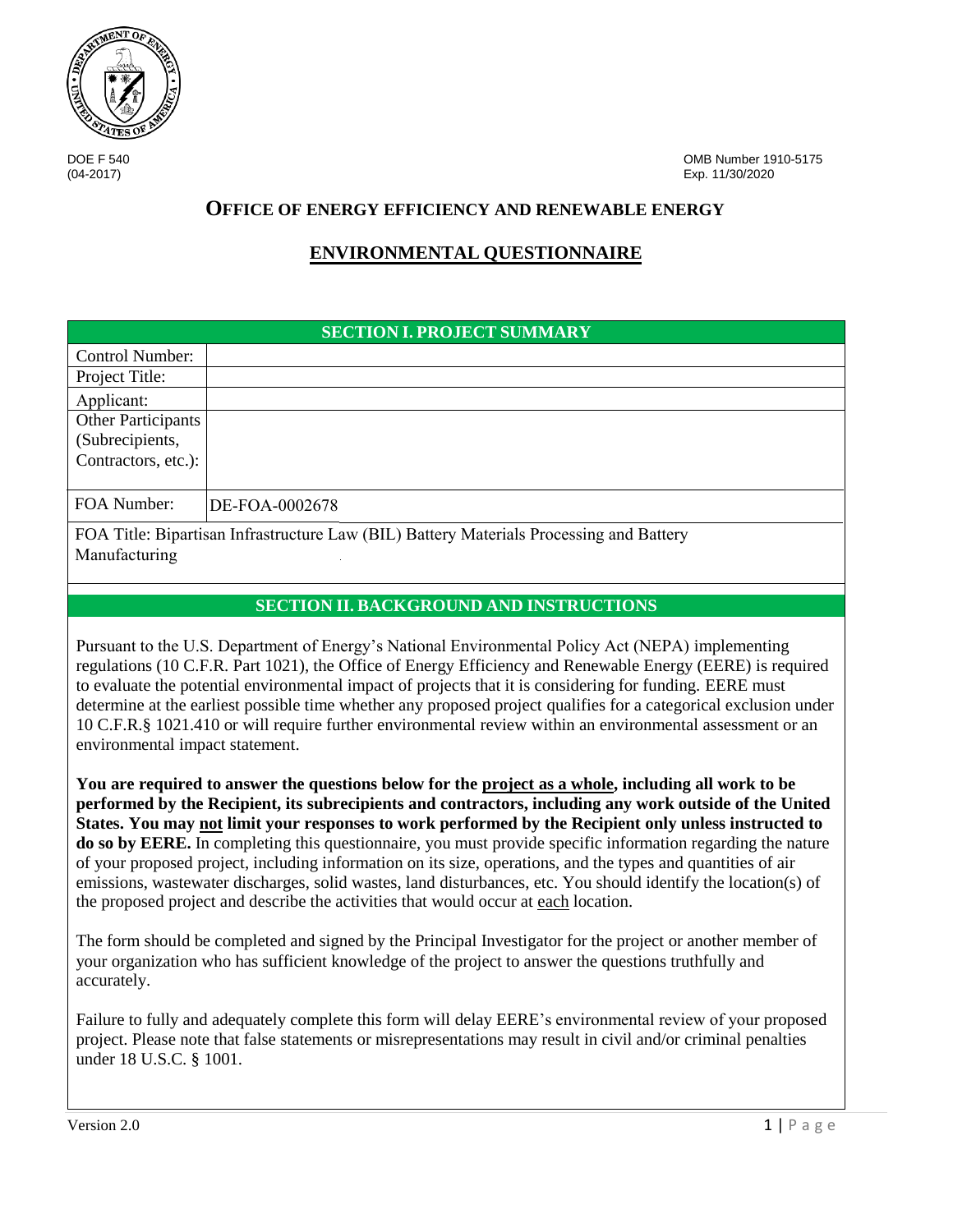#### BURDEN DISCLOSURE STATEMENT

Public reporting burden for this collection of information is estimated to average 60 minutes per response, including the time for reviewing instructions, searching existing data sources, gathering and maintaining the data needed, and completing and reviewing the collection of information. Send comments regarding this burden estimate or any other aspect of this collection of information, including suggestions for reducing this burden, to Office of Information Resources Management Policy, Plans, and Oversight, AD-241-2-GTN, Paperwork Reduction Project (1910-1800), U.S. Department of Energy, 1000 Independence Avenue S.W., Washington, D.C. 20585; and to the Office of Management and Budget (OMB), Paperwork Reduction Project (1910-1800), Washington, D.C. 20503.

#### **SECTION III. PROJECT EVALUATION**

#### **1a. In the box below, please provide a brief summary of the proposed project activities. Describe physical activities, not goals and objectives. Specify if this project is part of a larger project or connected to another project.**

Example: The proposed project activities include the design, development, fabrication, and field testing of advanced biomass harvesting equipment. Design, development, and fabrication activities would occur at our research and development facility adjacent to our manufacturing plant in Dearborn, Michigan. Equipment testing would occur in various agricultural fields in the surrounding area over a two-year period.

*Explanation:*

**1b. Is there other Federal government involvement outside of EERE in any aspect of this project (e.g., funding, permitting, technical assistance, project located on Federally administered land)?**



*If you checked "Yes," please list the agency, describe the nature of its involvement, and provide a point of contact at the agency, if known.*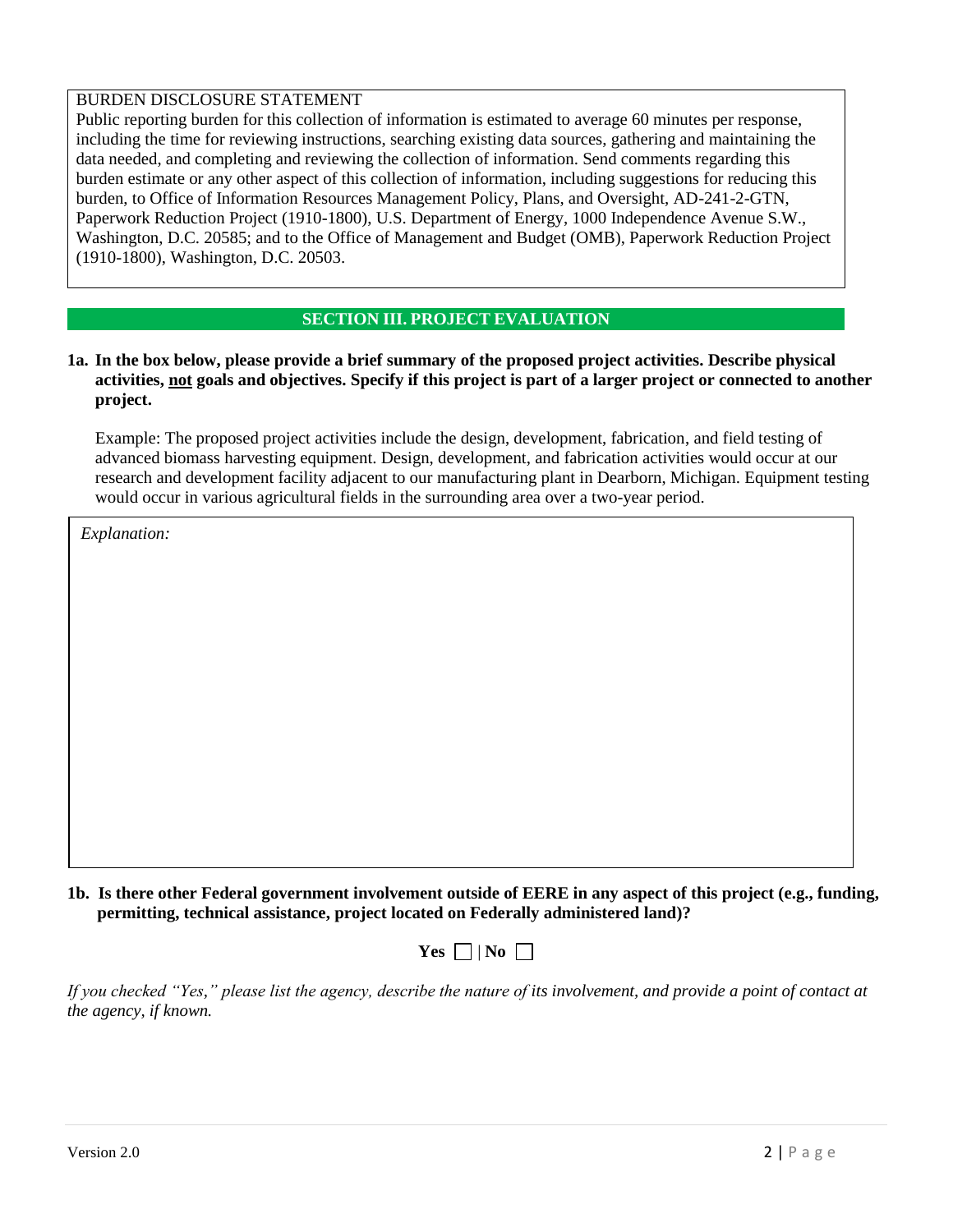| <i>Explanation:</i> |
|---------------------|
|---------------------|

# **1c. Is the proposed project limited exclusively to intellectual, academic, or analytical activities?**

Intellectual, academic, and analytical activities include, but are not limited to:

- Literature searches and information gathering
- Data analysis
- Computer modeling
- Analytical reviews
- Conceptual design
- Feasibility studies
- Document preparation
- Data dissemination
- Paper studies

*You must answer "No" to this question if the proposed project involves any laboratory research and/or development, physical experiments, pilot-scale projects, demonstration projects, field tests, land-disturbance, construction, or similar activities.* 

 $Yes \Box | No \Box$ 

*If you checked "Yes," proceed directly to Section IV (Certification) and complete the information and signatures as requested. If you checkned "NO" you must complete the entire questionnaire.*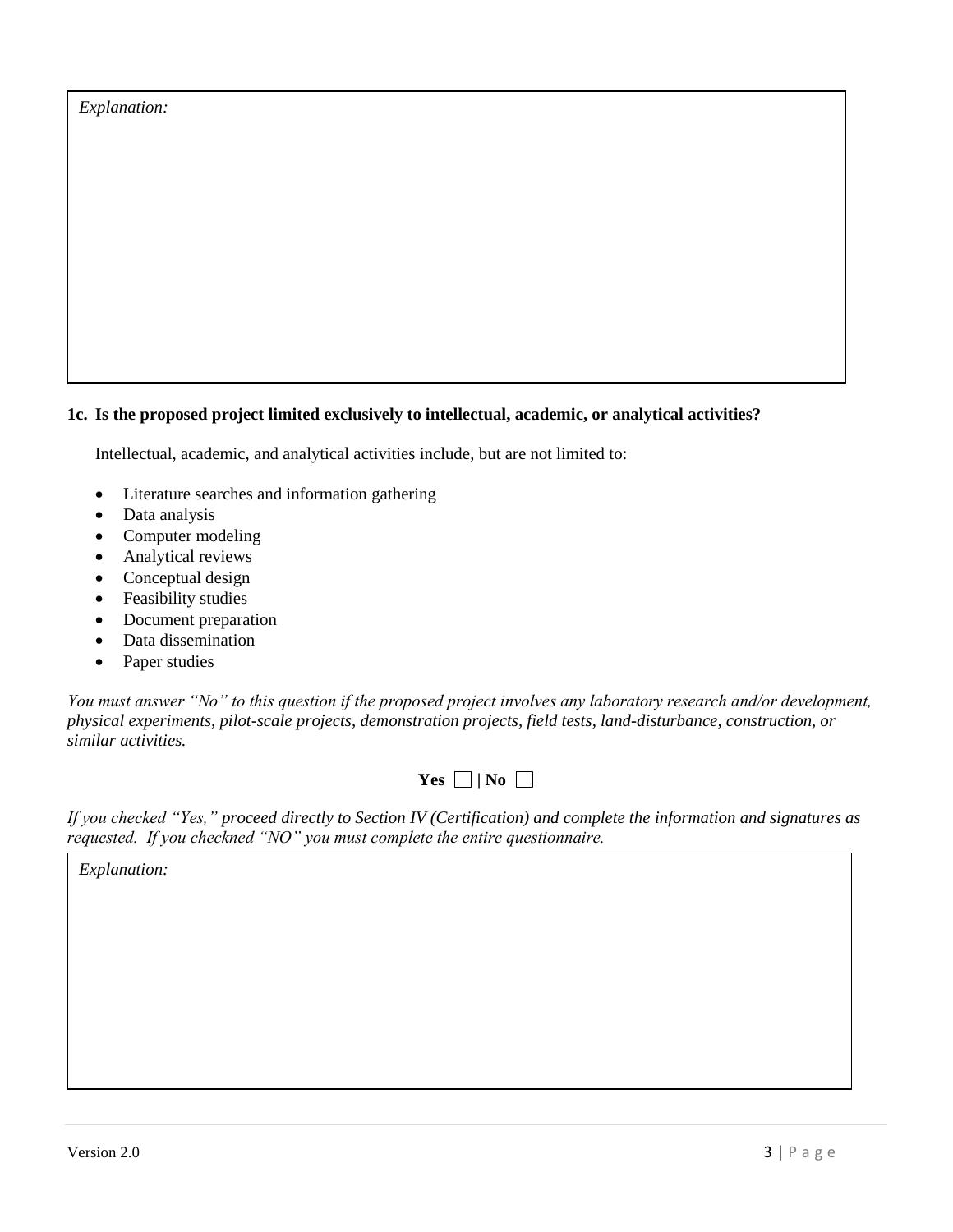*If you checked "Yes," proceed directly to Section IV (Certification) and complete the information and signatures as requested. If you checked "No," you must complete the entire questionnaire.*

## **2a. Is the project fully defined at this point (i.e., all sites and activities are known)?**

| ш<br>N.<br>--<br>÷ |  |
|--------------------|--|
|--------------------|--|

*If you checked "No," please describe those sites and/or activities/tasks that are yet to be defined and complete the remainder of the questionnaire to the best of your knowledge.* 

- **2b. In the chart below, please describe the following four types of identifying information concerning project activities to be performed:** 
	- **(1) each location where work would be performed, including address or coordinates, names of facilities, and whether this is a Recipient, Subrecipient, or Contractor location;**
	- **(2) the nature of the location (e.g., urban, industrial, suburban, agricultural, university campus, manufacturing facility) and the current condition and/or use of the site;**
	- **(3) the types of activities to be conducted at that location;**
	- **(4) land administration (e.g., BLM, USFWS, DOD, state, private).**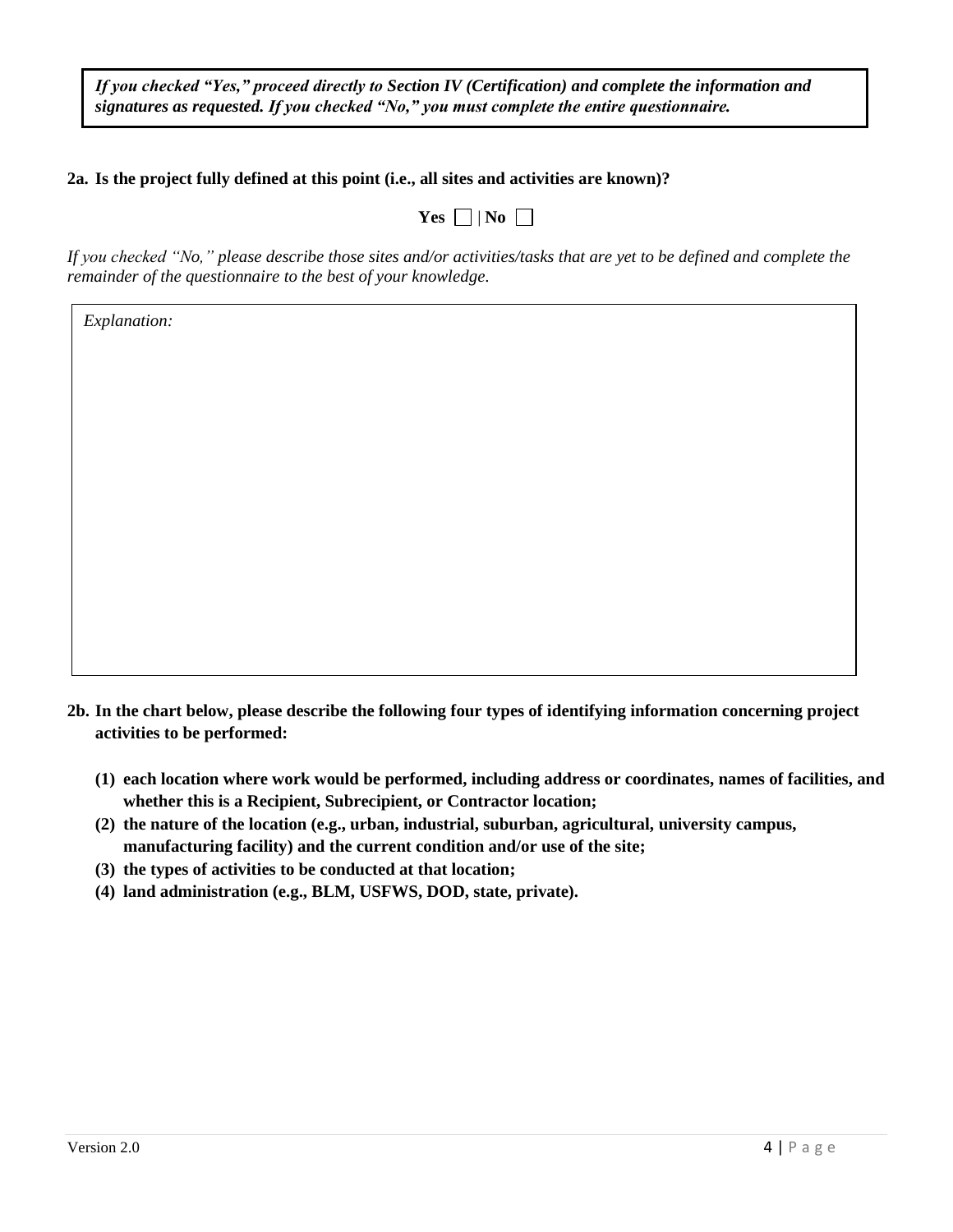| (1)<br><b>List all Locations Where</b><br><b>Project Activities Would</b><br><b>Occur</b> (Facility Name and<br><b>Address or Coordinates)</b><br>and Indicate Recipient,<br>Subrecipient, or<br>Contractor | (2)<br><b>Nature of Location and</b><br><b>Current Condition/Use</b>                                                           | (3)<br><b>Activities to be Performed at Each Location</b>                                                                                                                                                                                                                                                                               | (4)<br>Land<br><b>Administration</b>                                                    |
|-------------------------------------------------------------------------------------------------------------------------------------------------------------------------------------------------------------|--------------------------------------------------------------------------------------------------------------------------------|-----------------------------------------------------------------------------------------------------------------------------------------------------------------------------------------------------------------------------------------------------------------------------------------------------------------------------------------|-----------------------------------------------------------------------------------------|
|                                                                                                                                                                                                             |                                                                                                                                |                                                                                                                                                                                                                                                                                                                                         |                                                                                         |
|                                                                                                                                                                                                             |                                                                                                                                |                                                                                                                                                                                                                                                                                                                                         |                                                                                         |
|                                                                                                                                                                                                             |                                                                                                                                |                                                                                                                                                                                                                                                                                                                                         |                                                                                         |
| <b>Example 1:</b><br>Smith Laboratory                                                                                                                                                                       | Smith Laboratory-                                                                                                              |                                                                                                                                                                                                                                                                                                                                         |                                                                                         |
| (recipient)<br>1234 College Lane<br>Baltimore, MD<br>XYZ Corporation<br>(subrecipient)<br>1232 Industrial Drive<br>Golden, CO                                                                               | Dedicated University<br><b>Laboratory Facility</b><br>XYZ Corporation -<br><b>Manufacturing Facility</b><br>in Industrial Park | Activities would include design and fabrication of a<br>gallium-nitrate battery at XYZ Corporation's<br>battery manufacturing facility using existing<br>equipment. The battery would then undergo testing<br>including battery<br>charge/discharge cycling at Smith Laboratory. Data<br>analysis would also occur at Smith Laboratory. | Smith Laboratory<br>- State property<br><b>XYZ</b><br>Corporation -<br>Private property |
| <b>Example 2:</b><br>Capital High School<br>(recipient) 1234<br>Eagle Lane Golden,<br>$\rm CO$                                                                                                              | High school property in a<br>suburban environment<br>that has been previously<br>disturbed and is owned by<br>the City.        | Activities would include the installation of a 50 kW<br>wind turbine adjacent to the football stadium. The<br>final height for the turbine would not exceed 140<br>feet (hub height) or 170.6 feet (maximum blade<br>height) with a blade radius of 31.5 feet. There is an<br>airport 15 miles away from project site location.         | City                                                                                    |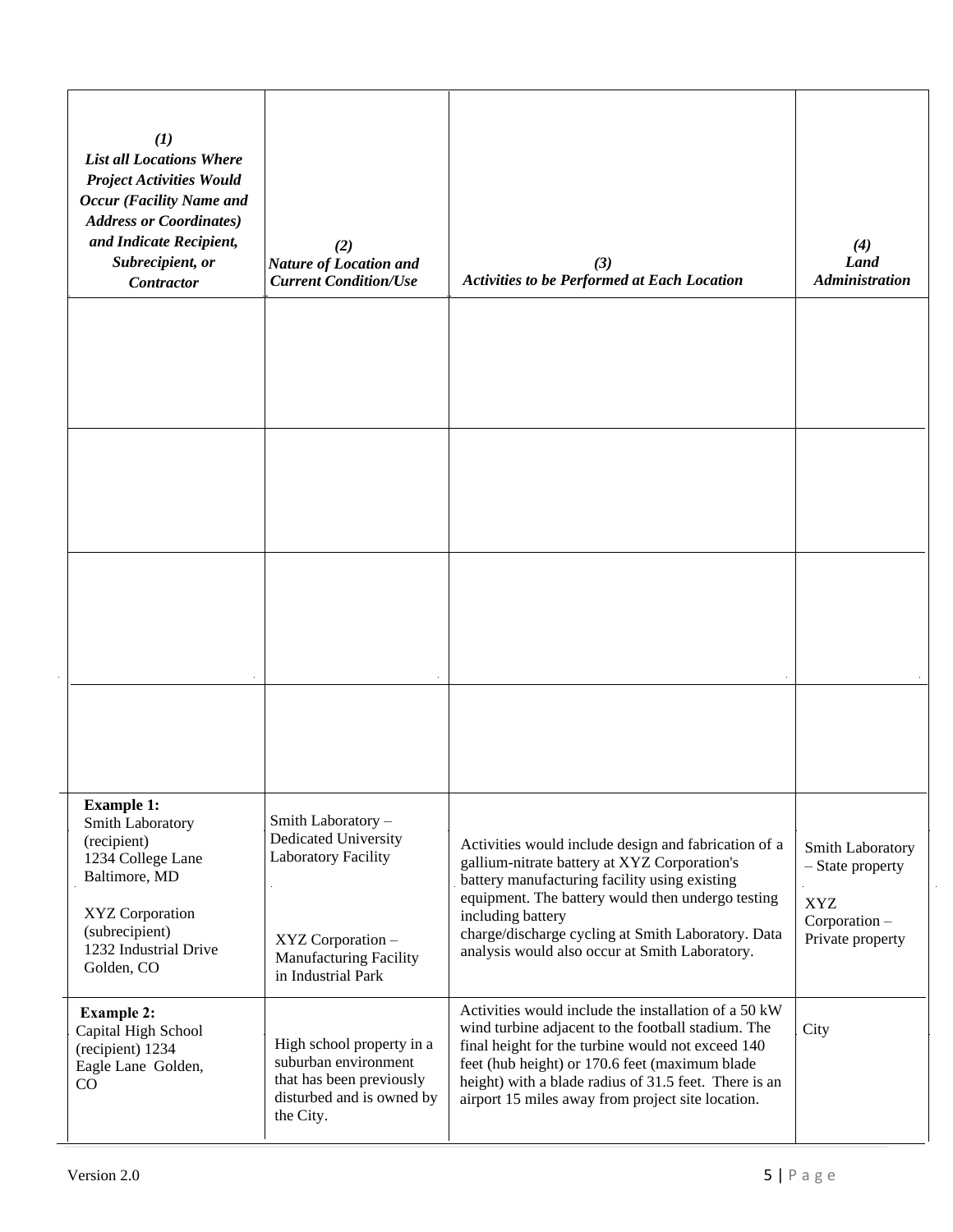**2c. In the box below, please identify and describe: (1) any known or potential health and safety hazards to the public or project workers that may result from or are associated with your proposed project; and (2) any efforts that would be taken to mitigate these hazards. Describe individually for each site discussed in Question 2b.** 

Example (Hazards): The project would involve the use and handling of various hazardous materials, including metals and industrial solvents. All such handling would occur in-lab, and our organization is dedicated to proper hazardous material handling and disposal practices, so the project activities that involve these materials would pose no risk to the public. All hazardous materials would be managed in accordance with Federal, state, and local environmental regulations.

Example (Mitigation): Existing corporate health and safety policies and procedures would be followed, including employee training, proper protective equipment, engineering controls, monitoring, and internal assessments. Additional policies and procedures would be implemented as necessary as new health and safety risks are identified. This would help ensure compliance with applicable health and safety regulations, and minimize health and safety risks to employees and the public.

| Explanation: |  |  |
|--------------|--|--|
|              |  |  |
|              |  |  |
|              |  |  |
|              |  |  |
|              |  |  |
|              |  |  |
|              |  |  |

- **2d. In the box below, please identify and describe any of the following that would be associated with the proposed project. Describe individually for each site discussed in Question 2b.** 
	- **(1) any physical modification of existing facilities or construction of new facilities (this does NOT include modification to equipment, only facilities);**
	- **(2) ground disturbing activities;**
	- **(3) any change in the use, mission, or operation of existing facilities;**
	- **(4) installation or deployment of equipment outdoors including the area of disturbance, what currently exists at the site, the dimensions of the installation, any associated infrastructure, etc.**

Example 1: Physical modification of existing facilities and ground disturbing activities -To accommodate testing facilities necessary for the project, the current testing facility would have to be expanded by approximately 4,500 square feet.

Example 2: Change in use of existing facility - A room within our facility that has served as a dedicated wind tunnel would be modified to serve as an environmental test chamber. This would require the adaptation of the chamber's construction to partition off part of the room and seal it to allow generated environmental fluctuations within.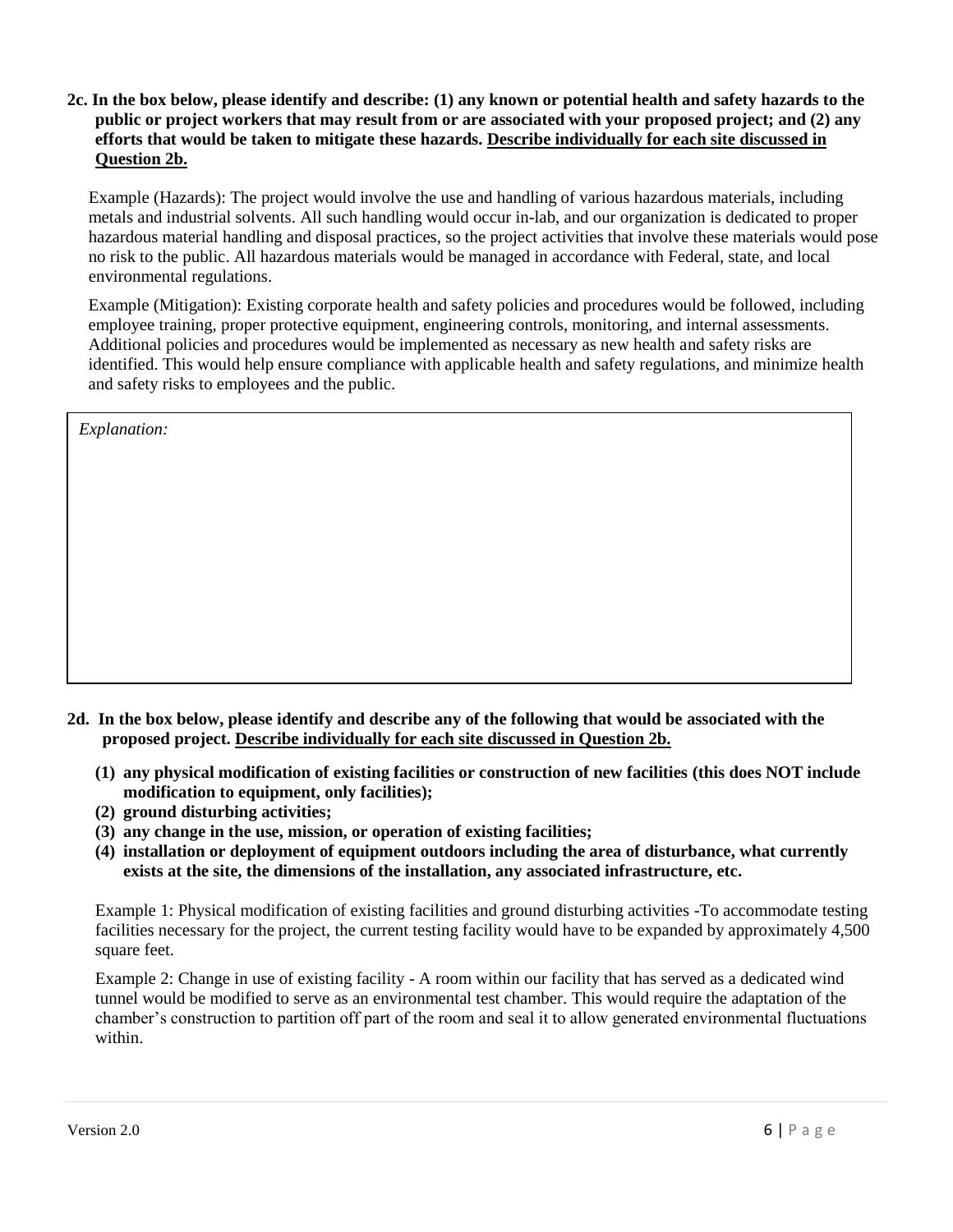Example 3: Installation of equipment outdoors and ground disturbing activities - The proposed turbine location is on school property located in a previously disturbed area south of the existing school building and near the high school athletic facilities and fields. East of the school are two golf courses; south and north are single family residential neighborhoods; and to the west are two public park properties. There are wooded areas located on the school property to the south and west. The foundation of the wind turbine would be approximately 25 square feet with an additional 5 square feet of disturbance during construction. The foundation would be approximately 10-15 feet in depth. There would be a minor, temporary land disturbance adjacent to the proposed site for crane work and the tower staging area. Existing roads would be used to access the project location.

*Explanation:*

### **2e. In the box below, please identify and describe any existing, modifications to, or new permits, licenses, or authorizations that would be required to perform project activities (such as environmental permits, operating permits, or drilling permits). Describe individually for each site discussed in Question 2b.**

Example 1: The project would generate small amounts of effluent waste which will be discharged into the Potomac River, requiring our organization to secure the requisite discharge permit pursuant to state and Federal regulations.

Example 2: The project activities would be conducted for the next three years. We would be required to replace our current solid waste disposal permit with an updated permit that may alter the nature of what and how we are permitted to dispose of solid waste.

Example 3: The project activities would take place in marine navigable waters and would require permits from the U.S. Coast Guard and the U.S. Army Corps of Engineers.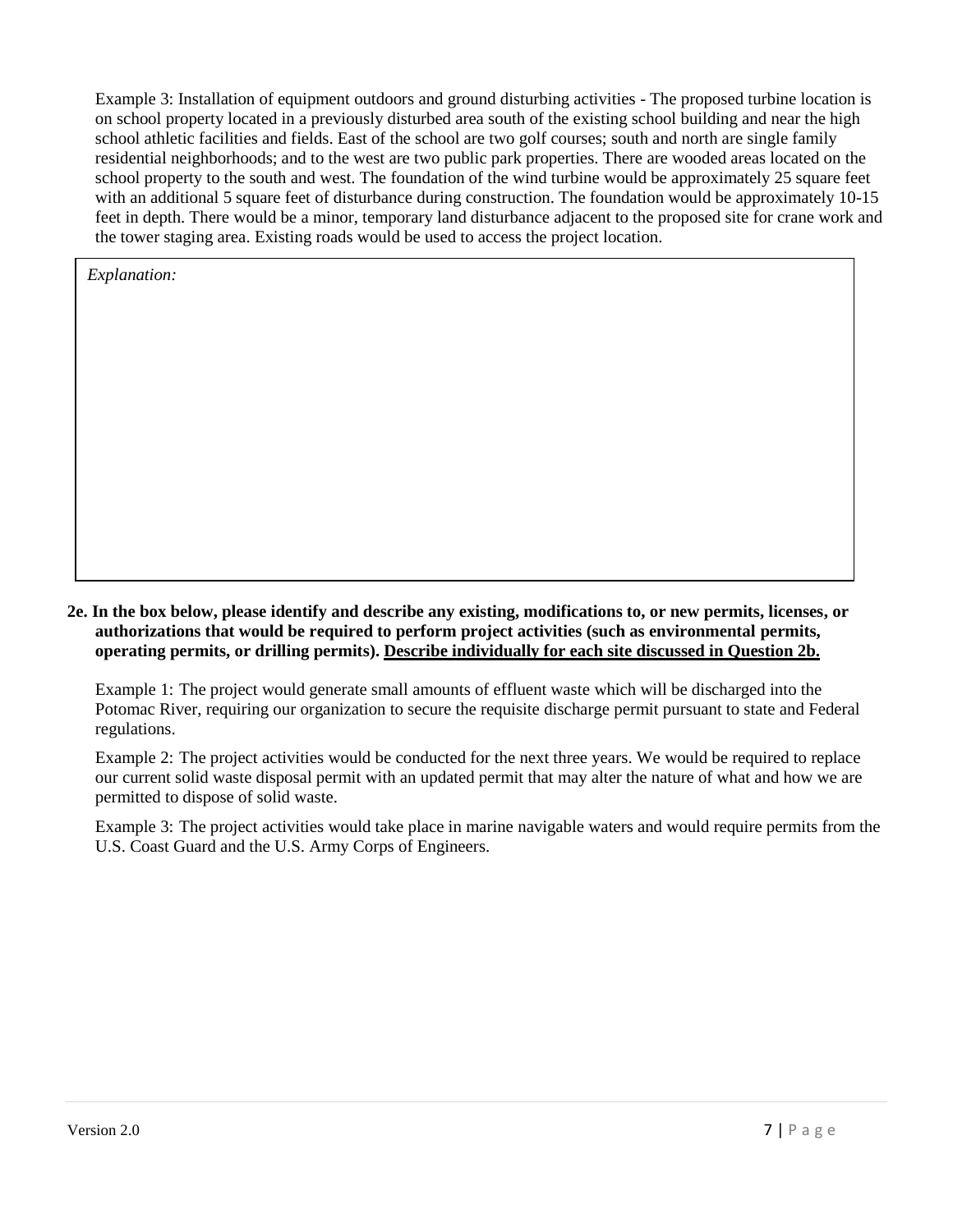| <i>Explanation:</i> |
|---------------------|
|---------------------|

*Explanation:*

**2f. In the box below, please list the estimated quantities of materials to be used (e.g., feedstock, chemicals, water) and produced by the project (e.g., biofuel). Describe individually for each site discussed in Question 2b.** 

**2g. In the box below, please quantify, to the extent possible, all emissions into the ambient air resulting from project activities. Indicate if the project site is within an attainment or non-attainment area. Describe air emissions individually for each site discussed in Question 2b.**

Note: Potential emissions include, but are not limited to, greenhouse gas emissions, particulate matter, and airborne pollutants. Sources of emissions can include stationary sources, such as boilers, process heaters, generators, and/or solvent usage, or mobile sources such as vehicles. It is presumed that every project would result in some emissions being released into the ambient air, so applicants answering "none" must explain why no emissions would be released. Non-attainment areas are designated parts of the country where air pollution levels persistently exceed the national ambient air quality standards. See 42 U.S.C. 7501(2).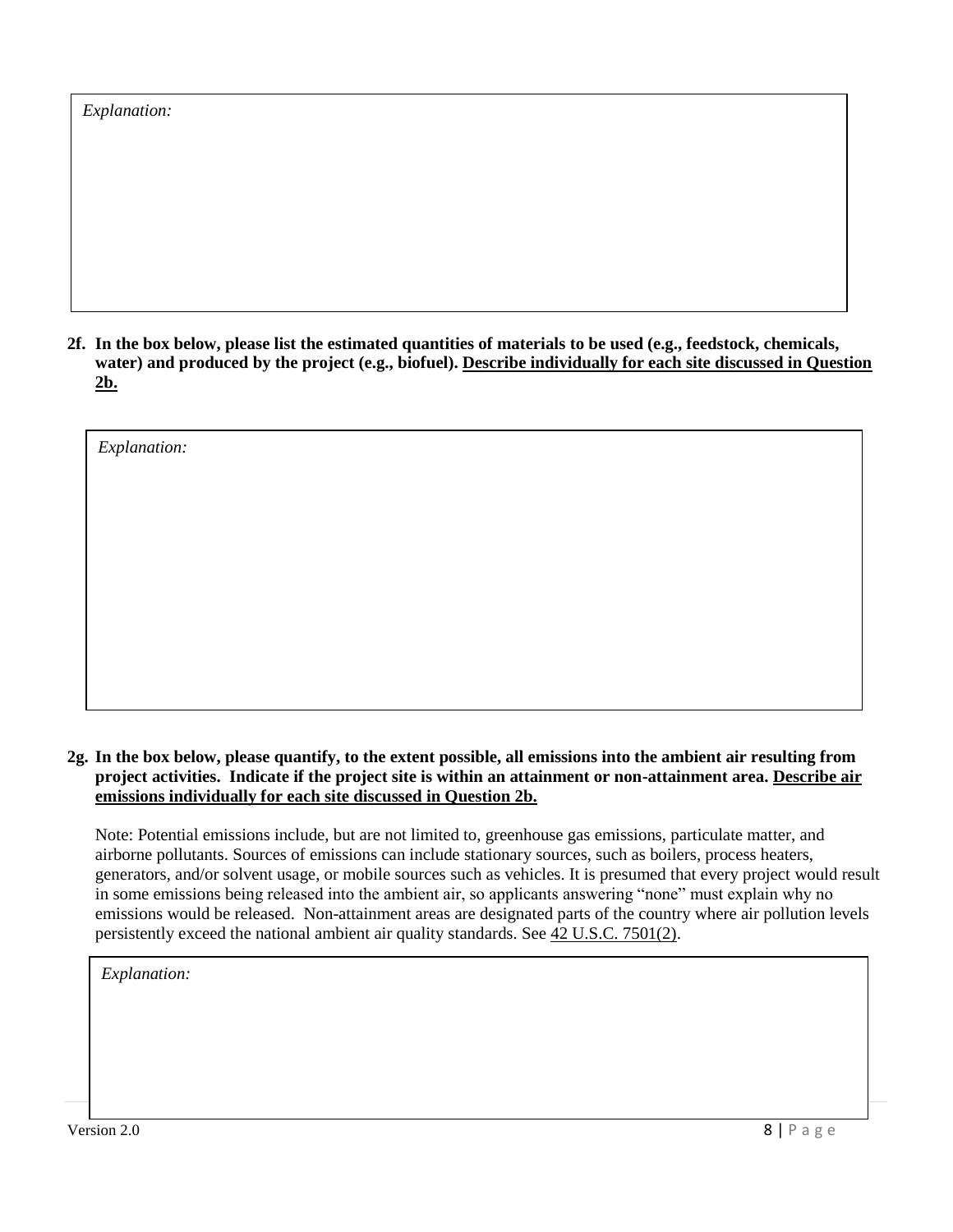### **2h. In the box below, please describe: (1) all non-hazardous wastes that would be generated by the proposed project including recycled materials, and (2) the method of their disposal. Describe individually for each site discussed in Question 2b.**

Note: It is presumed that every project would generate solid wastes, so applicants answering "none" must explain why no waste would be generated. Non-hazardous waste is any garbage, refuse or trash, sludge from a wastewater treatment plant, water supply treatment plant, or air pollution control facility and other discarded material, including solid, liquid, semi-solid, or contained gaseous material resulting from industrial, commercial, mining, and agricultural operations, and from community activities. See 40 C.F.R. § 261.2.

| 3. Is the proposed project near, or does it involve, any of the following resources? Please indicate below any |
|----------------------------------------------------------------------------------------------------------------|
| and all resources that could be affected by any project activities. (See Attachment 1 to the Environmental     |
| Questionnaire for resource definitions.)                                                                       |

| a. Historical, archeological, or cultural resources                                       | g. Land resources (e.g., tundra, rainforests)                                                         |
|-------------------------------------------------------------------------------------------|-------------------------------------------------------------------------------------------------------|
| (includes listed and eligible resources over 50<br>years old or of cultural significance) | h. Coastal zones                                                                                      |
| b. Threatened or endangered species (whether                                              | i. Migratory birds, or Golden or Bald Eagles                                                          |
| proposed or listed by state or Federal<br>governments), including their habitat           | $\Box$ j. Areas having a special designation (e.g.,<br>Federal and state designated wilderness areas, |
| c. Marine mammals or essential fish habitat                                               | national parks, national natural landmarks, wild<br>and scenic rivers, state and Federal wildlife     |
| d. Floodplains or wetlands                                                                | refuges, and marine sanctuaries)                                                                      |
| e. Tribal lands or resources of Tribal<br>interest/sensitivity                            | k. Prime farmland, unique farmland, or other<br>farmland of statewide or local importance             |
| f. Ocean resources (e.g., coral reefs)                                                    | 1. Special sources of water (e.g., sole source aquifers)                                              |
|                                                                                           |                                                                                                       |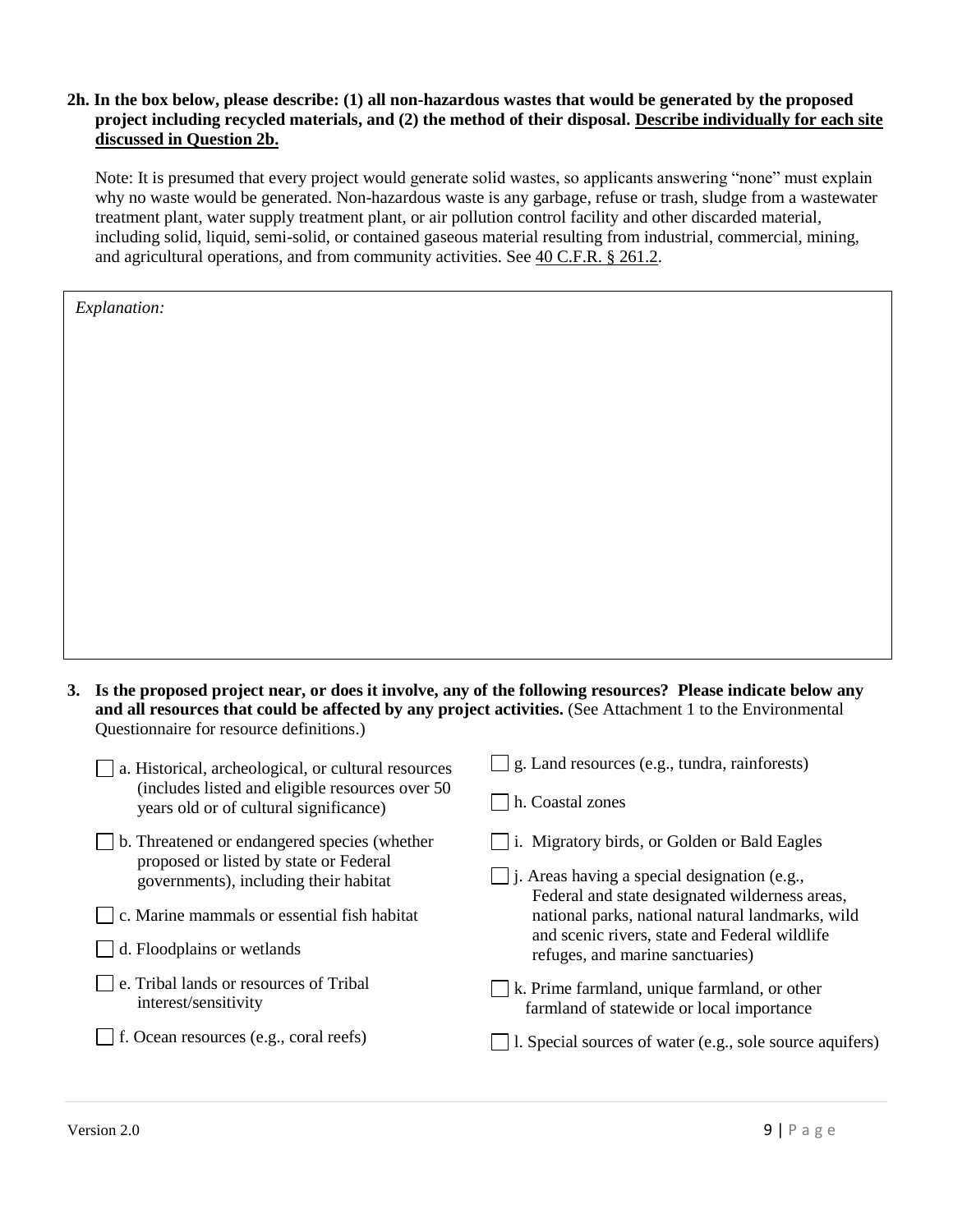*If you checked any boxes above, provide a detailed description of: (1) the resources that could be affected, and (2) how project activities may affect those resource*s.

*Explanation:* 

| 4. Does the proposed project involve any of the following activities or areas of concern? Please indicate below |
|-----------------------------------------------------------------------------------------------------------------|
| any and all activities or areas of concern that exist in the vicinity of your project, are required for your    |
| project, or could affect your project. (See Attachment 1 for definitions of each activity or area of concern.)  |

| $\Box$ a. Clearing or excavation     | $\Box$ f. Polychlorinated biphenyls (PCBs) |
|--------------------------------------|--------------------------------------------|
| b. Dredge and/or fill                | $\Box$ g. Navigable air space              |
| $\Box$ c. Pre-existing contamination | h. Underground storage tanks               |
| d. Pesticide use                     | $\Box$ i. Underground extraction/injection |
| e. Asbestos or lead-based paint      | $\Box$ j. Use of a non-renewable resource  |

*If you checked any boxes above, provide a detailed description of: (1) each activity or area of concern, and (2) the effects of each activity or area of concern on your project and/or the surrounding area*.

| Explanation: |  |  |
|--------------|--|--|
|              |  |  |
|              |  |  |
|              |  |  |
|              |  |  |
|              |  |  |
|              |  |  |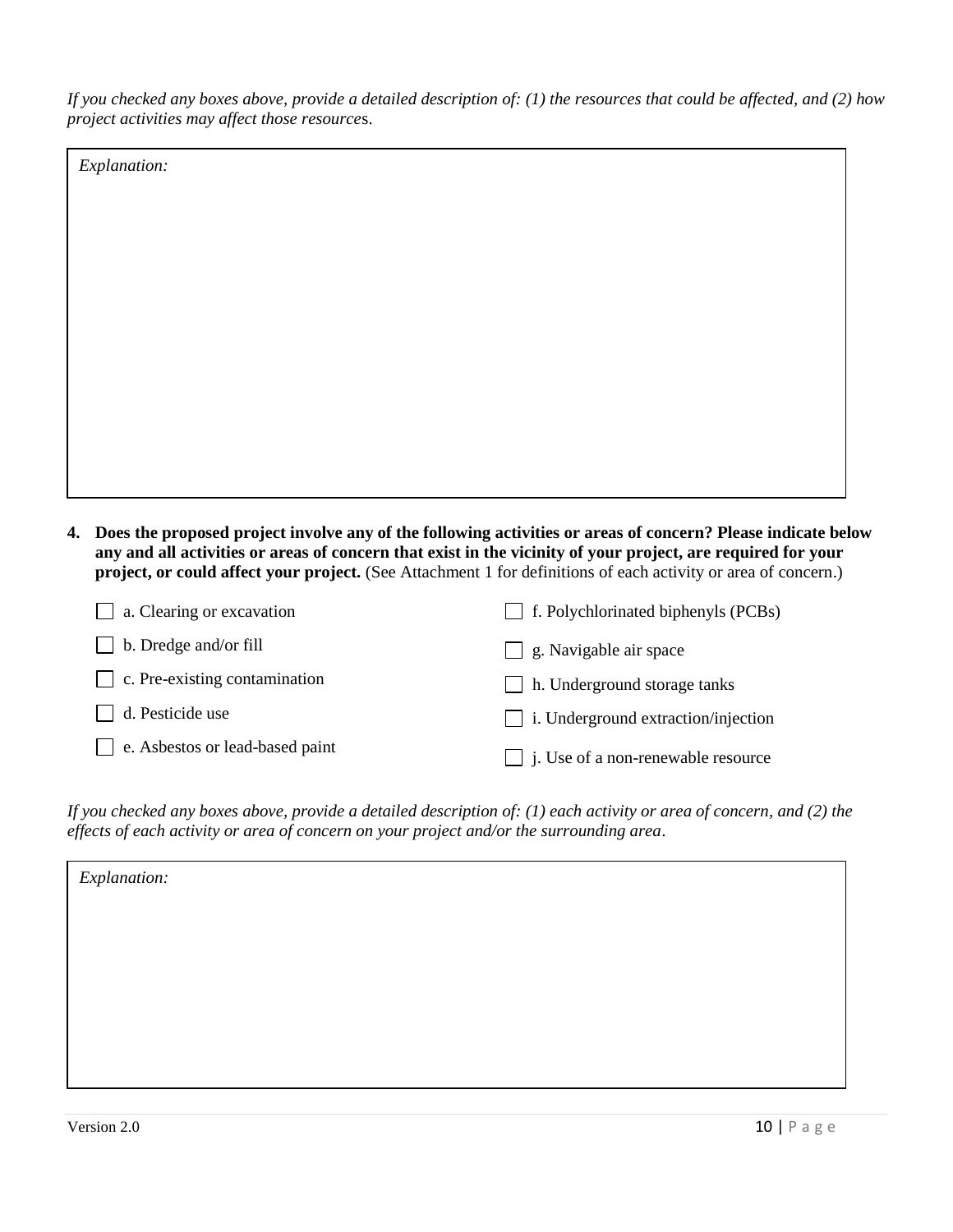| 5. Would the proposed project have the potential to result in impacts to the surrounding community? Please        |
|-------------------------------------------------------------------------------------------------------------------|
| indicate below all areas of concern that exist in the vicinity of your project, are required for your project, or |
| could affect your project.                                                                                        |

b. Populations of low income or minorities (Environmental Justice)

|  | $\Box$ c. Changes in local employment |
|--|---------------------------------------|
|  |                                       |

 $\Box$  d. Changes in local traffic patterns or density

|  |  | e. New transportation access |  |
|--|--|------------------------------|--|
|--|--|------------------------------|--|

- $\Box$  f. New utility lines or right-of-ways
- $\Box$  g. Other impacts

*If you checked any boxes above, please provide a detailed description of: (1) the communities affected, and (2) what effects the project would have.* 

*Explanation:* 

| 6. Would the proposed project use, result in, or require the management, storage, transport, or disposal of |
|-------------------------------------------------------------------------------------------------------------|
| radioactive, toxic, or hazardous chemicals, waste, or other materials that require special handling?        |

Note: Hazardous chemicals and materials include those which, because of their quantity, concentration, or physical, chemical, or infectious characteristics, may increase the risk of mortality or pose a substantial threat to human health or the environment when improperly stored, transported, disposed of, or otherwise managed.

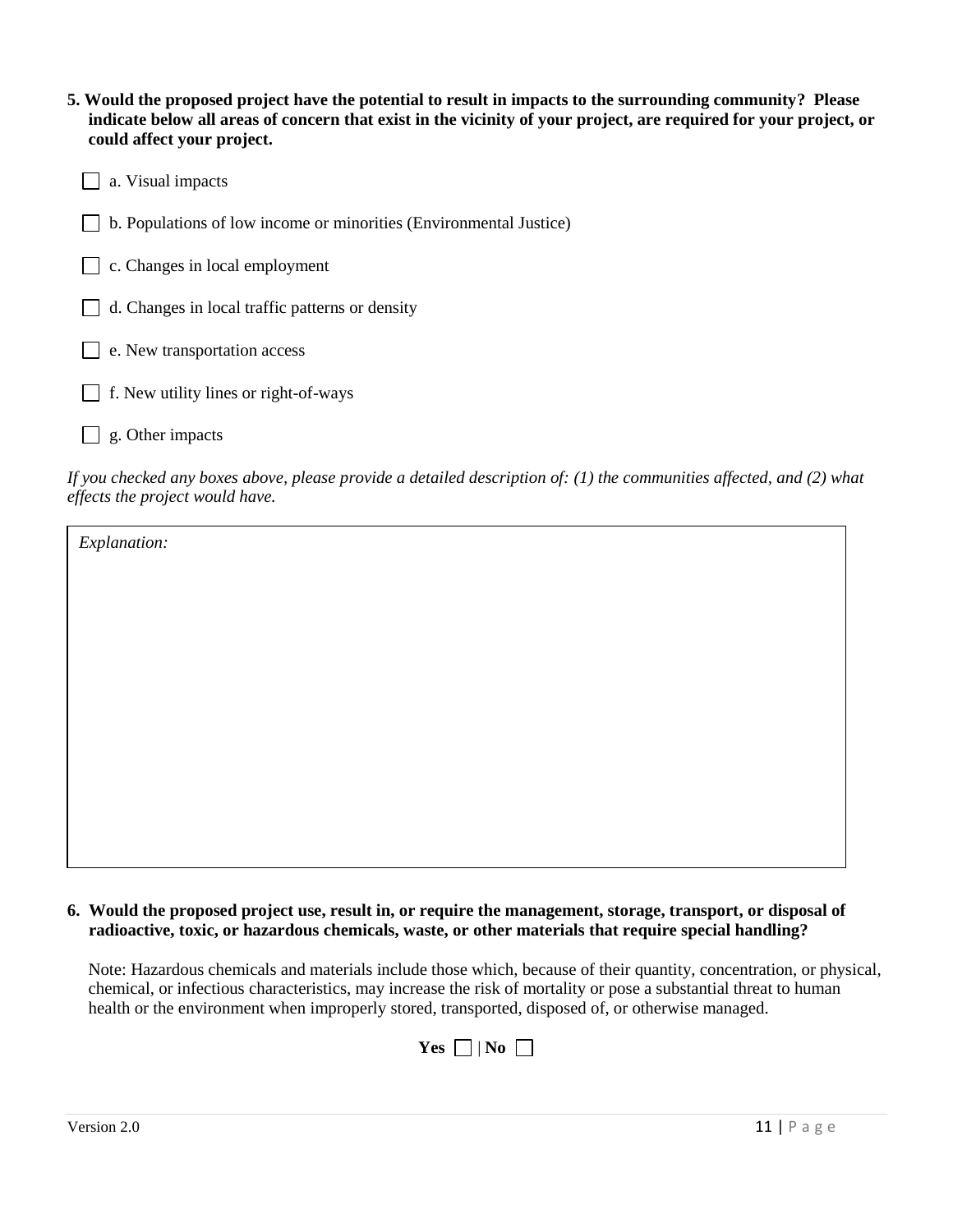*If you checked "Yes," please provide a detailed description of: (1) the materials; (2) approximate quantity of each; (3) their role in the project; and (4) storage, transport, and disposal procedures for each material*.

*Explanation:*

**7. Would the proposed project involve the use or development of recombinant DNA or genetically engineered microorganisms, plants, animals, or similar technologies?**

| -- |  | N 1 I |  |
|----|--|-------|--|
|----|--|-------|--|

*If you checked "Yes," please provide a detailed description of: (1) the genetic modifications, (2) the safety procedures*  in place for their handling and use over the course of the project, and (3) how they would be disposed of at the *project's conclusion*.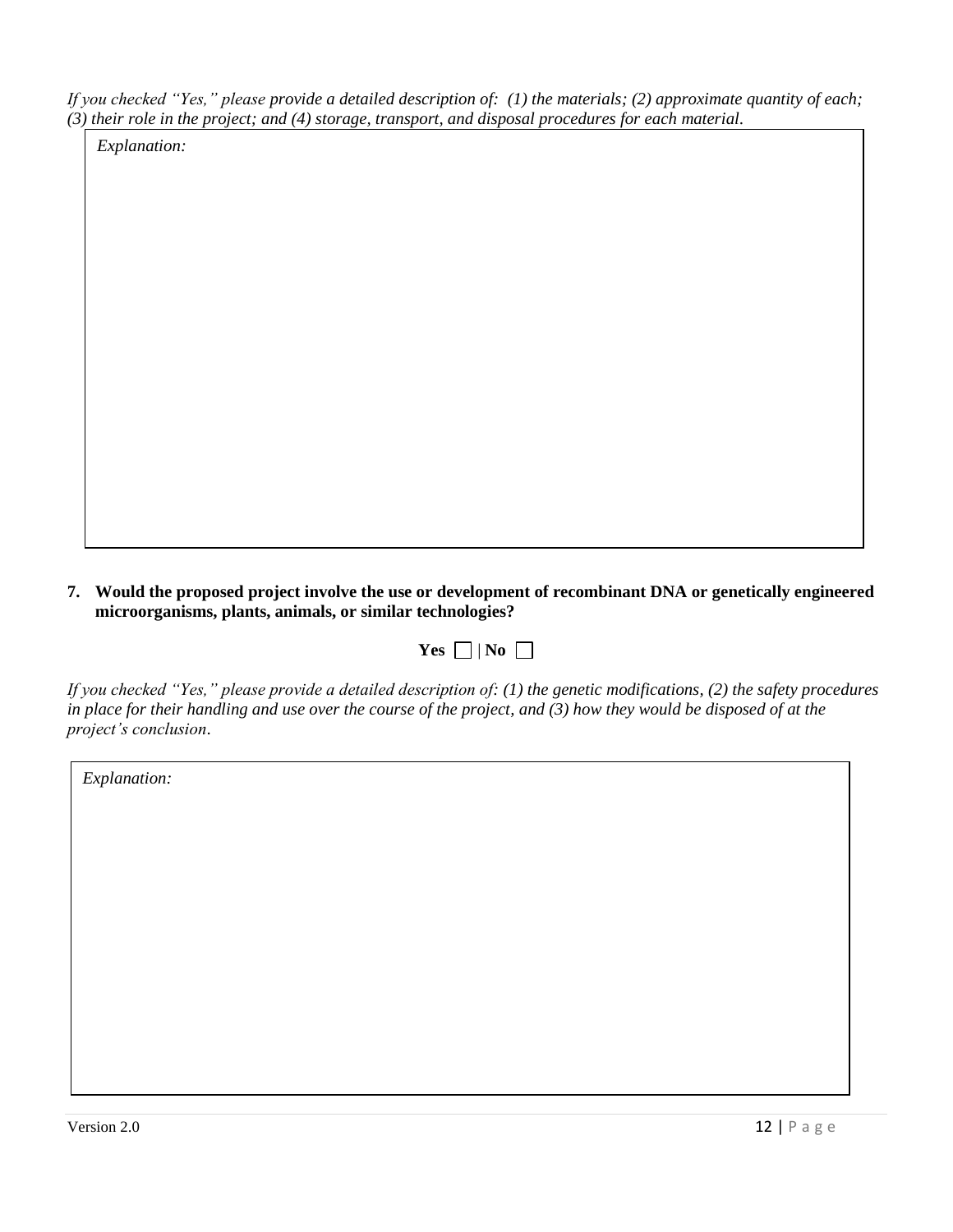#### **8. Does the project involve the use of any nanoscale materials or nanotechnology?**

Note: Nanotechnology is defined as research and technology development at the atomic, molecular, or macromolecular levels using a length scale of approximately one to one hundred nanometers in any dimension; the creation and use of structures, devices and systems that have novel properties and functions because of their small size; or the ability to control or manipulate matter on an atomic scale.

|  | н<br>٠ |  |
|--|--------|--|
|--|--------|--|

*If you checked "Yes," please describe: (1) the nanoscale materials used, (2) potential risks those materials may pose, and (3) how they would be disposed of.* 

*Explanation:*

## **9. Is there any public opposition concerning any of the project activities?**

| $- -$ |  | NO. |  |
|-------|--|-----|--|
|-------|--|-----|--|

*If you checked "Yes," please describe the nature of the opposition and any actions you may have taken or plan to take to address it.*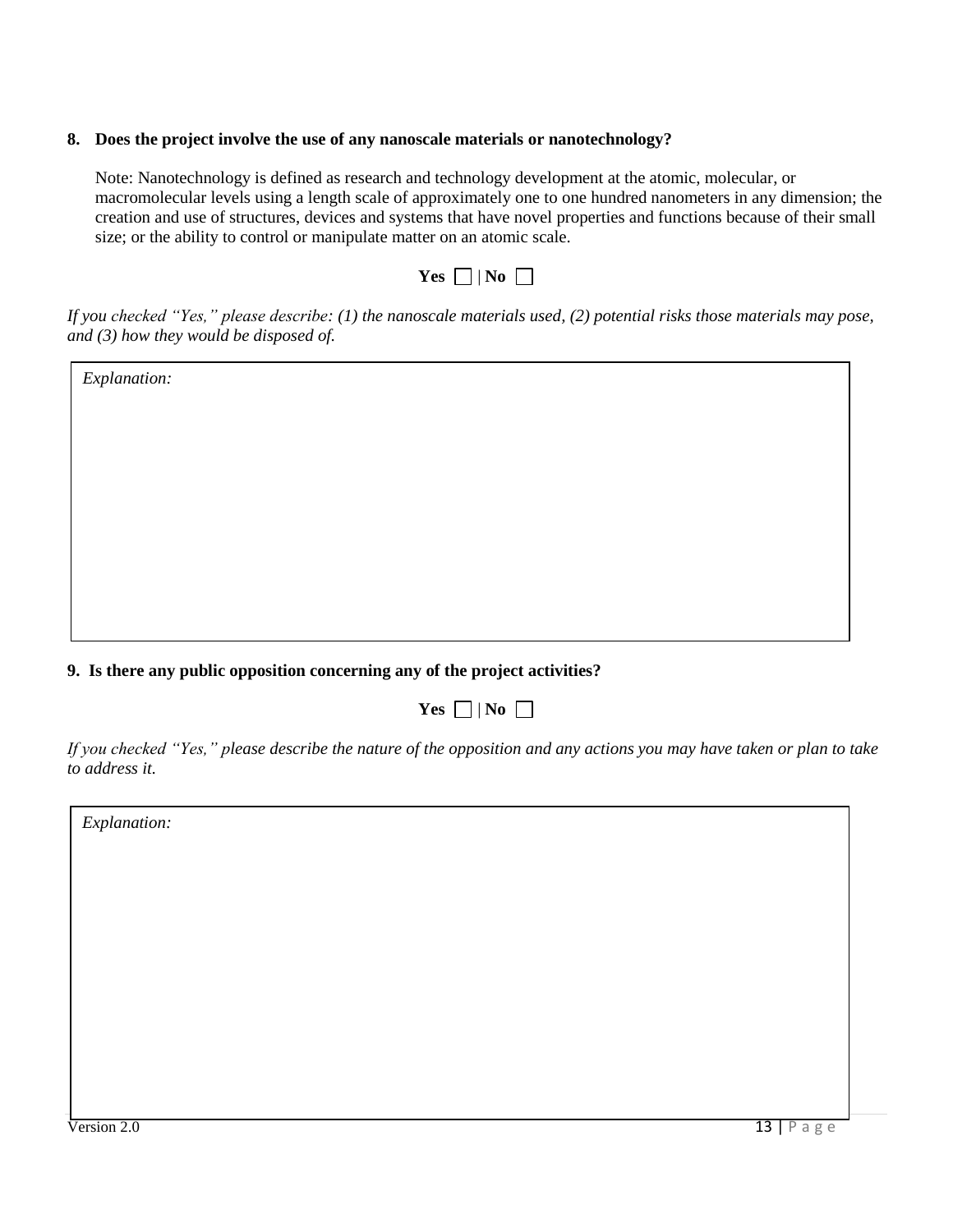#### **10. Would the project involve activities or deployments into marine/freshwater aquatic environments?**

| I<br>٠ |  |  |
|--------|--|--|
|--------|--|--|

*If you checked "Yes," please provide a detailed description of: (1) the proposed activities or deployment, (2) where and when these activities would occur, and (3) what permit/authorizations have been or would be acquired for this activity.*

*Explanation:*

**11. Would the proposed project result in a discharge of any type of wastewater, pollutant, or contaminant, including thermal discharges, to a sewer system, stormwater system, soils, retention ponds, or any water resources (e.g., surface water, including lakes, rivers, creeks, and wetlands; and ground water)?** 

Note: Under Federal law, the term "pollutant" means dredged spoil, solid waste, incinerator residue, sewage, garbage, sewage sludge, munitions, chemical wastes, biological materials, radioactive materials, heat, wrecked or discarded equipment, rock, sand, cellar dirt and industrial, municipal, and agricultural waste discharged into water. See 33 U.S.C. § 1362(6). The term "contaminant" means any physical, chemical, biological, or radiological substance or matter in water. See 42 U.S.C. § 300f(6)*.* 

| P.<br>ı<br>ı | w |  |
|--------------|---|--|
|--------------|---|--|

*If you checked "Yes", please quantify and characterize the wastewater or pollutants and provide a detailed description of the: (1) wastewater, pollutants, or contaminants to be released; and (2) the water resources that may be affected.*

| Explanation: |  |  |  |
|--------------|--|--|--|
|              |  |  |  |
|              |  |  |  |
|              |  |  |  |
|              |  |  |  |

Version 2.0 14 in 2.0 14 in 2.0 14 in 2.0 14 in 2.0 14 in 2.0 14 in 2.0 14 in 2.0 14 in 2.0 14 in 2.0 14 in 2.<br>Provincial contract of the contract of the contract of the contract of the contract of the contract of the con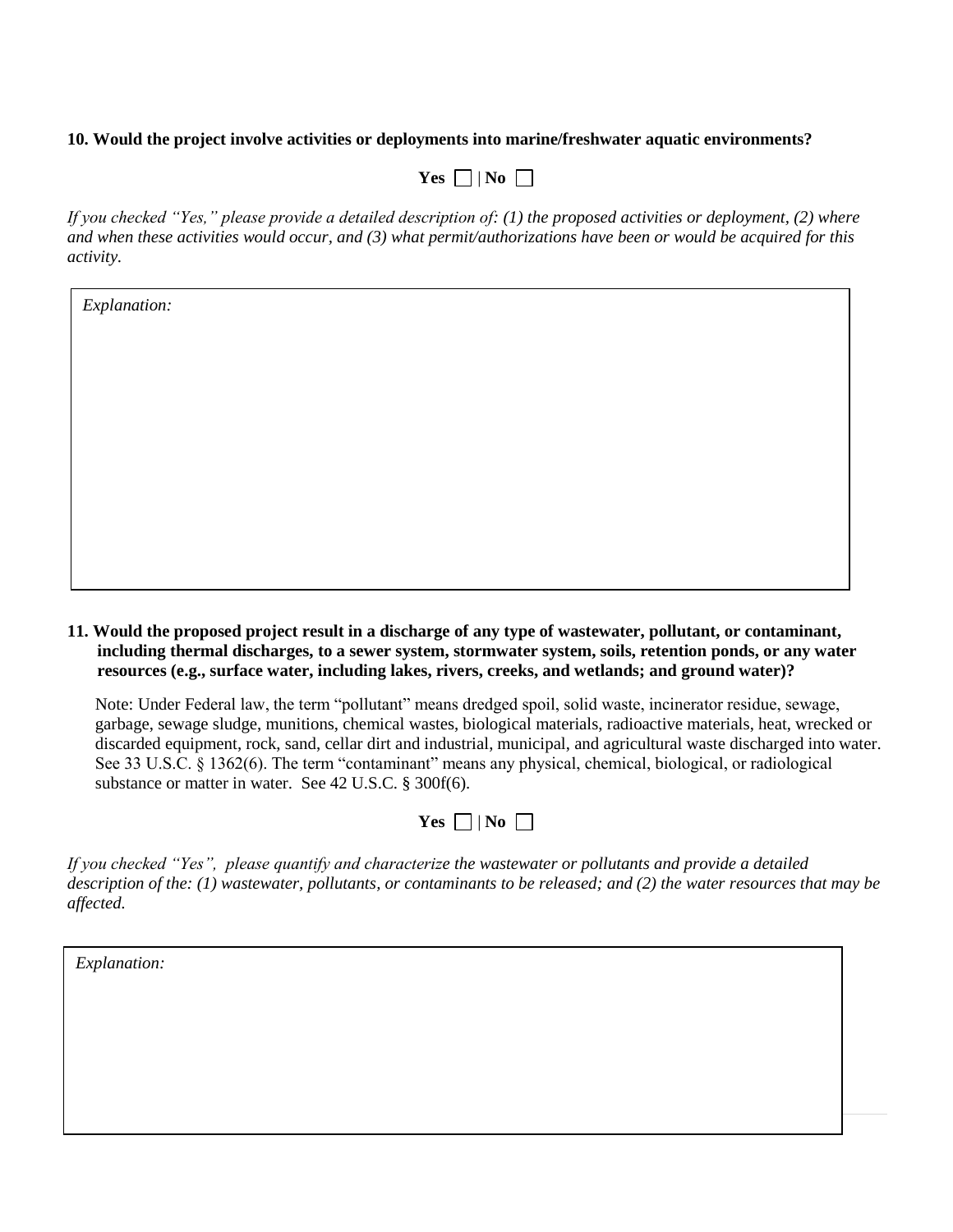**12. Would the proposed project have the potential to generate noise impacts to adjacent communities, employees working at the project site, wildlife, and/or sensitive receptors including hospitals, schools, daycare facilities, and elderly housing?**

| P. | NO |
|----|----|
|----|----|

*If you checked "Yes", please provide a description of: (1) the receptors that may be impacted and their estimated distance from the project activities, (2) the level of noise generated (in A-weighted decibels (dbA)) to each receptor, and (3) anticipated duration.* 

*Explanation:*

**13. Please provide a detailed description of how the project would be decommissioned, including the disposition of equipment and materials.**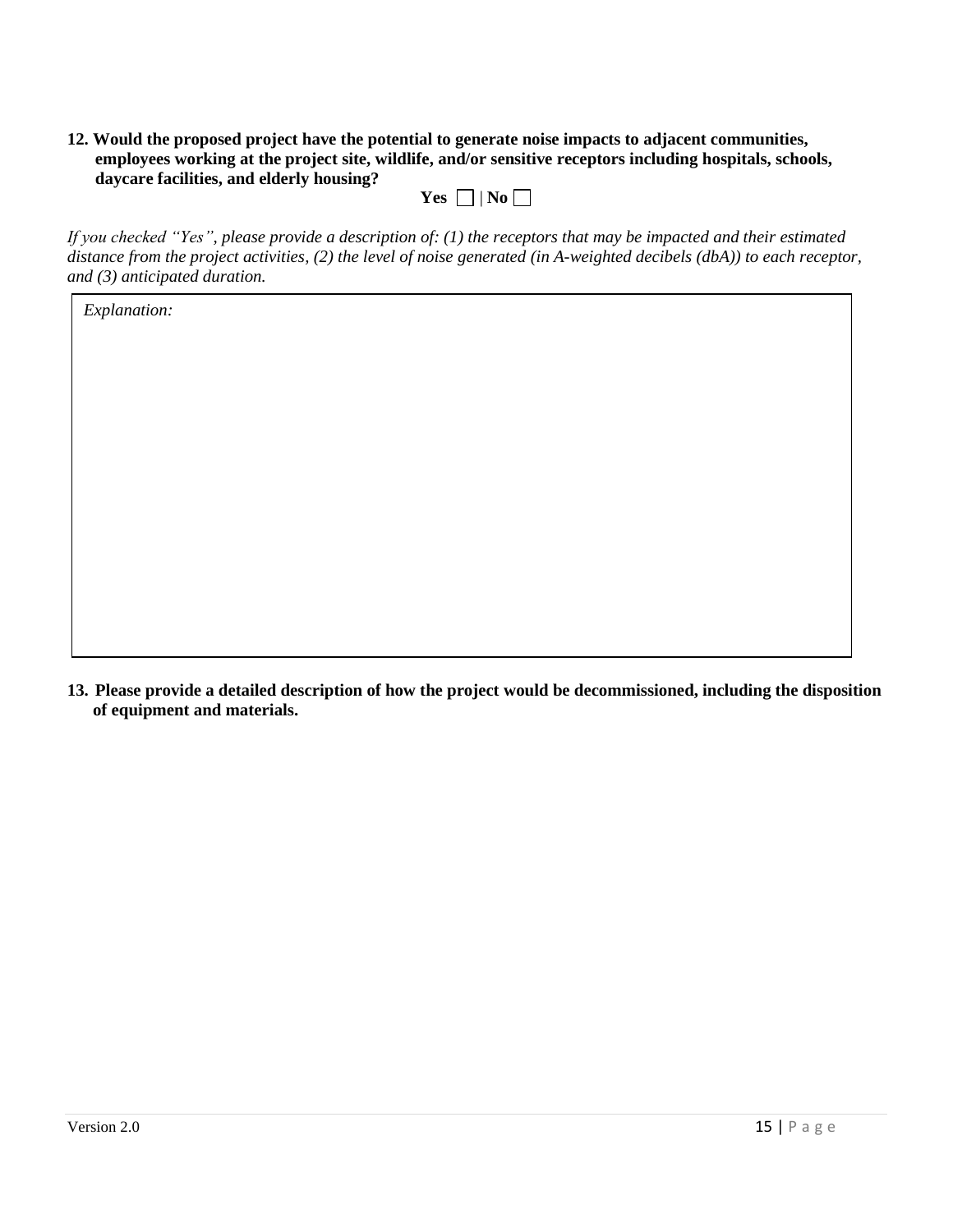*Explanation:*

## **SECTION IV. CERTIFICATION**

I hereby certify that I am authorized to submit, and I do so hereby submit, the information in this questionnaire on behalf of the Recipient named below. I certify that the information provided herein is accurate and complete as of the date shown below. I understand that false statements or misrepresentations may result in civil and/or criminal penalties under 18 U.S.C. § 1001. If I receive any information that would indicate that any of the above-referenced answers are no longer correct or complete, I agree to notify EERE immediately. If it is necessary for EERE to modify the information I provide, EERE will request that I recertify the revised form.

| Name      |  |
|-----------|--|
| Title     |  |
| Applicant |  |
| Signature |  |
| Date      |  |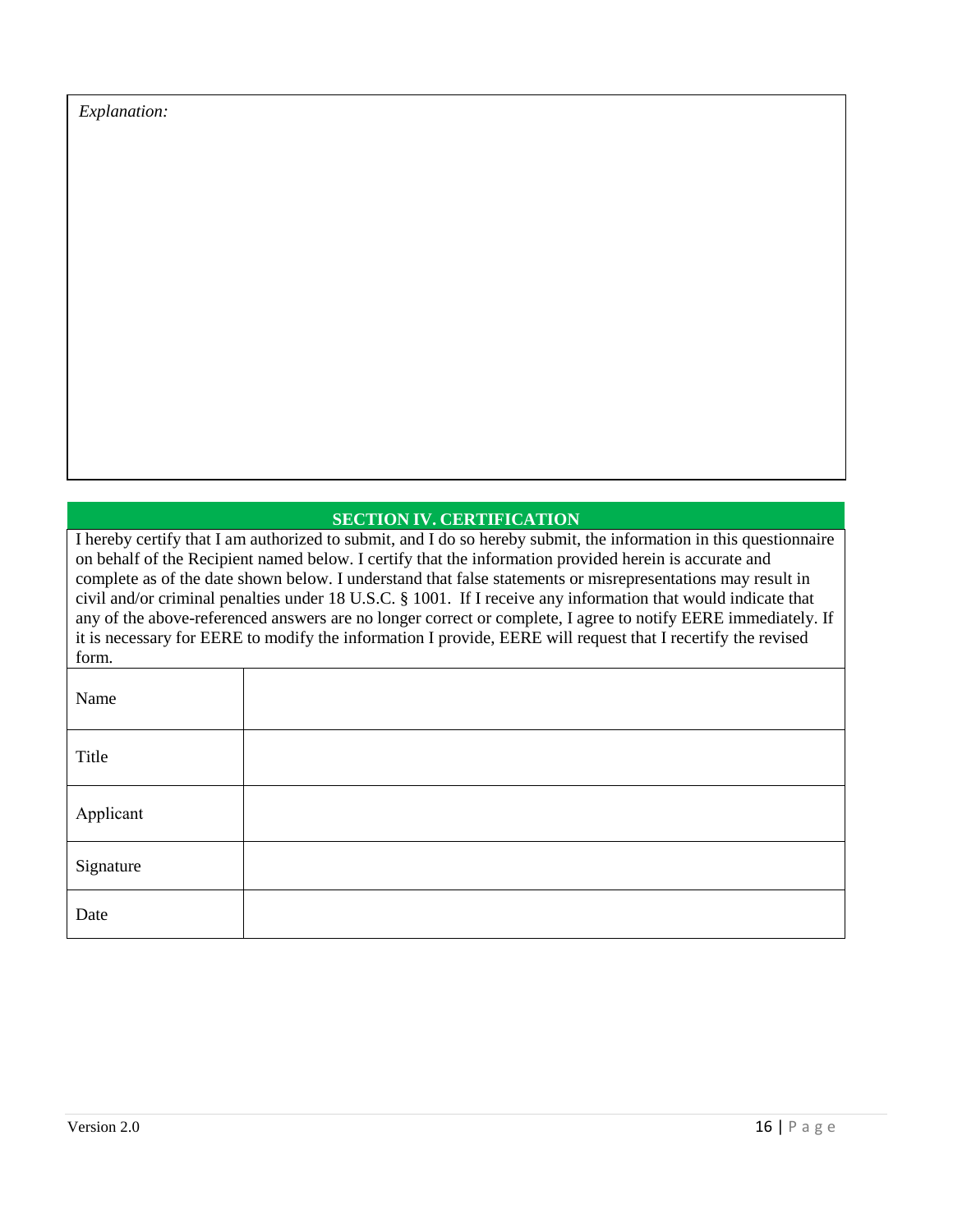## **EERE ENVIRONMENTAL QUESTIONNAIRE ATTACHMENT 1**

### **Definitions for Question 3 –Resources\***

**Historical, Archeological, or Cultural Resources**. The National Historic Preservation Act; the Historic Sites, Buildings and Antiquities Act; the American Indian Religious Freedom Act; and the Archeological Recovery Act provide for the preservation of sites, buildings, structures, or objects of historic, archeological, or architectural significance designated by Indian, Federal, state, or local governments or listed or eligible for listing on the National Register of Historic Places. The Archeological Resources Protection Act, Antiquities Act, and Native American Graves Protection and Repatriation Act also apply if the proposed project is on Federal and tribal land. This item should be checked "yes" if a proposed project is in an area that meets any of the above, or if an archeological survey has not been performed. Provide documentation of any consultation or State Historic Preservation Officer determination letters if available. If this information is not available or a survey has not been conducted recently, DOE may require such a survey to be conducted prior to any proposed project implementation.

**Threatened/Endangered (T/E) Species and/or Critical Habitat.** The Endangered Species Act provides for protection of animals, birds, fish, plants, and other living organisms that are in danger of extinction. A list of T/E species is provided in 50 C.F.R. Part 17. Consultations with the U.S. Department of Interior Fish and Wildlife Service (FWS), National Marine Fisheries Services (NMFS), and the corresponding state agency should be documented. This item should be checked "yes" if any state- or Federally-listed or proposed threatened or endangered species or critical habitat is located in the proposed project area, or could be indirectly affected by the proposed project. If the status of T/E species at the proposed project location is unknown, please contact the local or state office of the FWS or NMFS to obtain a listing of potential species and habitats found in the area.

**Floodplains**. Floodplains are lowlands adjoining inland and coastal waters with a 1 percent or greater chance of inundation in any given year. Indicate "yes" if the proposed project location is in or adjacent to a floodplain area. If documentation is available noting the floodplain boundaries, please provide a copy. Appropriate documentation of the 100 year floodplain [or 500 year floodplain for critical actions\*\*] boundaries include: Flood Insurance Rate Maps or Flood Hazard Boundary Maps prepared by the Federal Emergency Management Agency (FEMA) of the U.S. Department of Homeland Security. Executive Order 11988 Floodplain Management requires Federal agencies to avoid incompatible development in floodplains, and consider the conformance of the proposed project to floodplain standards, potential effects of the proposed projects on floodplains, and potential effects of floodplain modifications on other local properties and improvements.

\*\* Critical actions as defined in the Implementing Guidelines to Executive Order 11988 are activities for which chance of flooding is too great.

**Wetlands**. Wetlands are areas inundated by surface or groundwater with a frequency sufficient to support a prevalence of vegetative or aquatic life that requires saturated or seasonally saturated soil conditions for growth and reproduction, [10 C.F.R. 1022.4]. Wetlands generally include swamps, marshes, bogs, and similar areas such as sloughs, potholes, wet meadows, river overflow, mudflats, and natural ponds. Man-made ponds can qualify as wetlands if invasion of appropriate flora or fauna has occurred. Appropriate documentation of presence or absence of wetlands within the area of project effect includes: FWS National Wetlands Inventory; U.S. Department of Agriculture Soil Conservation Service Local Identification Maps; U.S. Geological Service (USGS) Local Identification Maps; USGS Topographic Maps; state wetland inventories; and regional or local government sponsored wetland and land use inventories. Executive Order 11990 Protection of Wetlands requires Federal agencies to consider the effects of proposed projects on wetlands, and to avoid, to the extent possible, destruction and modification of wetlands. If the status of land in or around the proposed project location is unknown, please contact the state or local U.S. Army Corps of Engineer's office.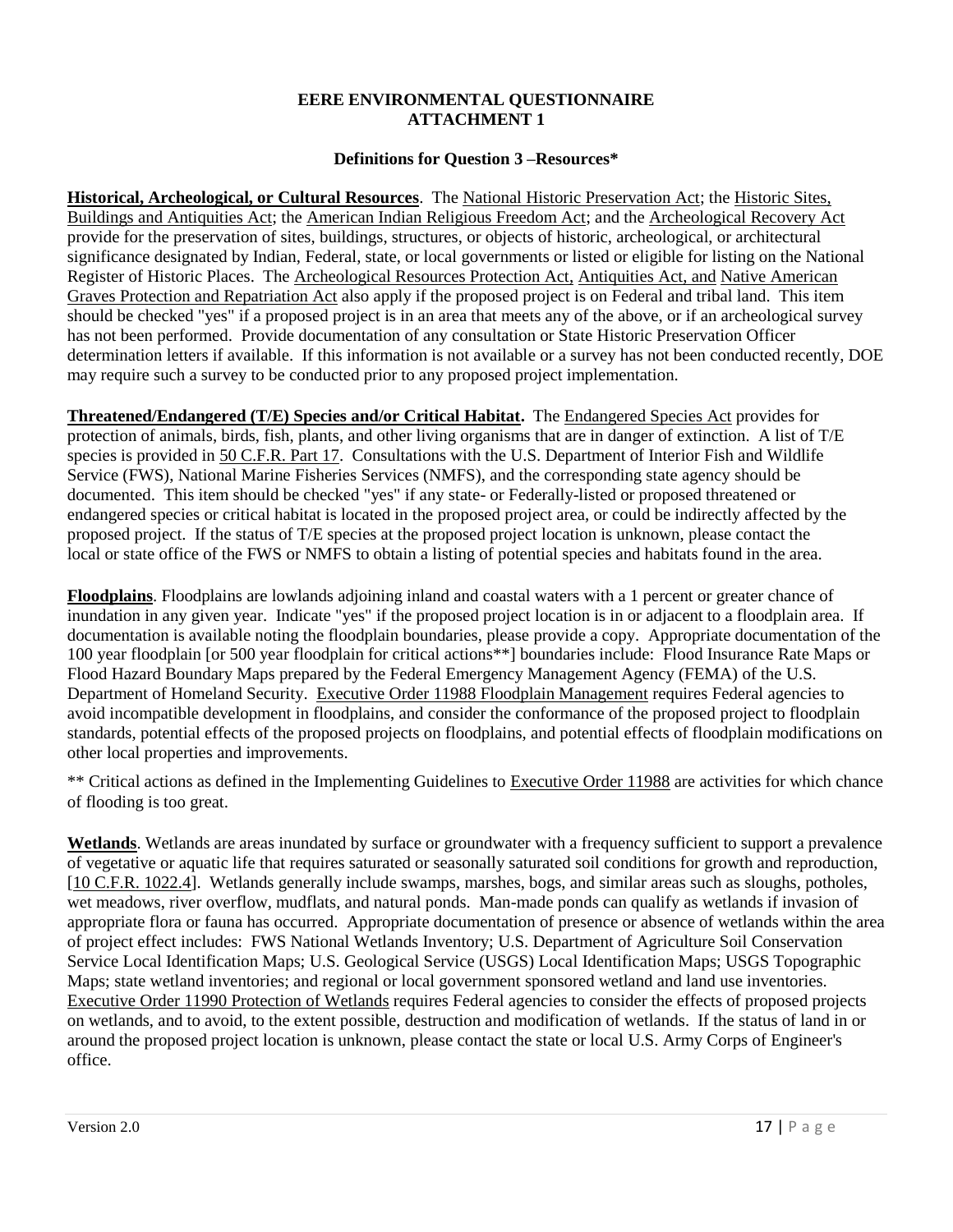**Coastal Zones**. Coastal zones are the coastal waters and adjacent shore lands of the Great Lakes, and the Atlantic, Pacific, and Arctic Oceans, Gulf of Mexico, and Long Island Sound. The term "coastal state" includes the states bordering on those bodies, plus Puerto Rico, the Virgin Islands, Guam, the Commonwealth of Northern Mariana Islands, and the Trust Territories of the Pacific Islands and American Samoa. Coastal states have authority regarding actions, which directly affect coastal zones, in accordance with the Department of Commerce regulations promulgated under the Coastal Zone Management Act. Federal activities and Federal development projects must be consistent with state coastal zone management (CZM) programs to the maximum extent possible. Federal activities are those performed by or on behalf of a Federal agency in the exercise of its statutory responsibilities. Indicate "yes" if the proposed project is located in a coastal zone State or is in the vicinity of a coastal zone State. If a consistency determination has been obtained, or a written "negative determination" (indicating that a consistency determination is not required) please provide a copy. See 15 C.F.R. 930.

**Migratory Birds, Golden or Bald Eagles.** Other Federal and state laws that protect wildlife species include the Bald and Golden Eagle Protection Act and the Migratory Bird Treaty Act. Examples of protected migratory birds include Canadian geese and great blue herons. This item should be checked "yes" if the proposed project may directly or indirectly impact any of these species or their habitats. If the status of other protected species is unknown in the proposed project location, please contact the local or state office of the FWS to obtain a listing of potential species and habitats found in the area.

**Areas Having a Special Designation.** Various Federal laws restrict the ability of Federal agencies to aid developments affecting national wilderness areas, national memorial parks, national parks, national monuments, national primitive areas, national preserves, national recreational areas, national wild and scenic rivers, national grasslands, national wildlife refuges, national forests, national lakeshore or seashore, and national trails. Indicate "yes" if any of these areas of special environmental or natural significance is located in close proximity to the proposed project location and describe the specific special designation.

**Prime Farmland, Unique Farmland, or Other Farmland of Statewide or Local Importance.** The Farmland Protection Policy Act requires Federal agencies to consider ways to lessen the effects of proposed projects that convert or adversely affect prime farmland which is not currently classified or designated for future urban development or water storage. Prime farmland is land that has the best combination of physical and chemical characteristics for producing food, feed, fiber, forage, oilseed, and other agricultural crops with minimum inputs of fuel, fertilizer, pesticides, and labor, and without intolerable soil erosion. Prime farmland also includes land that possesses the above characteristics, but is being used currently to produce livestock and timber. Prime farmland does not include lands designated for future urban development, such as land that has been identified for commercial, industrial, or residential development by zoning code, ordinance, or a comprehensive land use plan  $[7 \text{ U.S. C. } 4201 \text{ (c)}(1)]$ . The U.S. Department of Agriculture Natural Resource Conservation Service (NRCS) field office serving the area can provide assistance in determining whether a proposed location or site meets the definition of prime farmland. Form AD 1006, the Farmland Conversion Impact Rating Form, available at NRCS offices, should be used for this purpose.

**Special Sources of Water.** Through the Safe Drinking Water Act, EPA and states designate Critical Aquifer Protection Areas and Sole or Principal Source Aquifers, and State-Designated Wellhead Protection Areas in accordance with  $42$  U.S.C. 300h-6(b),  $42$  U.S.C. 300h-3(e), and  $42$  U.S.C. 300h-7(e), respectively. Such areas are accorded special protection to assure the quality and availability of public water supplies. Indicate "yes" if the proposed project is located in an area designated for protection (e.g., is included in an area wide groundwater quality protection plan), or would constitute a potential source of contamination within an existing or expected wellhead protection area serving a public water supply. If aquifer designations are not known for the proposed project area, contact the environmental protection office for the State.

\* Definitions and requirements are subject to regulatory changes.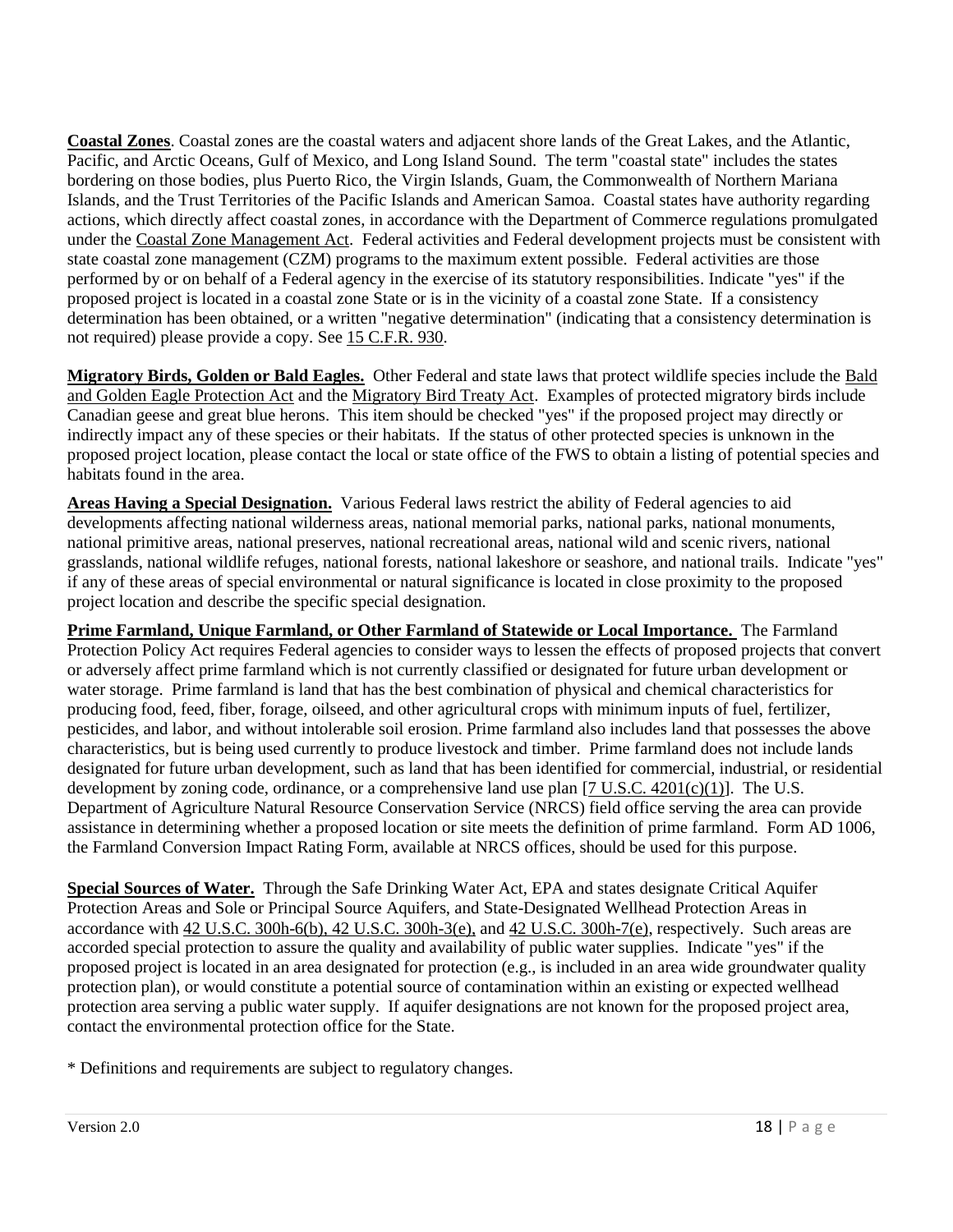## **Definitions for Question 4 – Activities or Areas of Concern\***

**Clearing or Excavation.** Clearing or excavation refers to the removal of vegetation, soil, sediments, or disturbance of land surfaces and subsurface including cutting, burning, digging, grading, filling, or blasting. Provide the estimated area to be affected, the quantity of material to be added or removed, and the planned disposition of spoils. Describe the potential for runoff or erosion, any control techniques to be employed, and the distance to nearby surface water bodies, including wetlands.

**Dredge and/or Fill.** Dredge and/or fill are the excavation of material from waters of the United States. Filling is the discharge of material into waters of the United States to change the bottom elevation. Waters of the United States are all interstate waters, and intrastate lakes, rivers, streams, mudflats, wetlands, sloughs, plays, or natural ponds. These activities include "ocean dumping" as regulated under Sections 102 and 103 of the Clean Water Act, construction of dams, dikes, piers, or others that could alter the course of waters of the United States. Also included is any shore activity with the potential for runoff to waters of the United States. If available, include documentation of appropriate consultation(s), e.g., with the U.S. Army Corps of Engineers under Section 404 of the Clean Water Act or Sections 9 and 10 of the Rivers and Harbors Act; and with EPA [40 C.F.R. Parts 220-233].

**Pre-Existing Contamination.** Indicate if the proposed project will disturb hazardous substances, pollutants, contaminants, or Comprehensive Environmental Response and Liability Act (CERCLA)-excluded petroleum and natural gas products that pre-exist in the environment. Quantify and characterize such pre-existing substances, including whether they are present above background or regulatory levels. Also quantify the volume of contaminated materials (e.g. soil, sediment, groundwater, debris, etc.) which would require transport to a properly permitted treatment, storage, or disposal facility as the result of the proposed project.

**Pesticide Use.** A pesticide is a substance intended for preventing, destroying, repelling, or mitigating any type of pest including insects, rodent, nematode, fungus, or weed, and any substance intended for use as a plant regulator, defoliant, or desiccant. While the Federal Insecticide, Fungicide, and Rodenticide Act (FIFRA) imposes no requirements on private applicators, commercial pesticide applicators must be certified by the state or U.S. EPA. Additionally, FIFRA requires that certain pesticides known as "restricted use pesticides" (listed in 40 C.F.R. 152.175) to only be applied by certified applicators. If either commercial or private pesticide application or the utilization of restricted use pesticides is anticipated, indicate "yes". If a private application is anticipated, document measures to be undertaken to assure safe storage, use, and disposal.

**Asbestos.** If the proposed project includes demolition or renovation of an existing building, you must determine if asbestos is present. Common asbestos-containing building materials may include but are not limited to floor tile, mastics, wall board, joint compound, acoustic ceiling tiles, thermal insulation, spray-on fire proofing, glazing, caulking, roof flashing, and felts. Demolition and renovation activities that may impact asbestos containing building materials are regulated by the U.S. Occupational Health and Safety Administration (OSHA) through the Asbestos in Construction Standard and asbestos air emissions from asbestos abatements are regulated by the EPA as a hazardous air pollutant under the Clean Air Act (CAA). Include a description of measures to be undertaken to comply with asbestos removal requirements of 29 C.F.R. 1926.1100 and 40 C.F.R. 61 (Subpart M).

**Polychlorinated Biphenyls (PCBs).** PCBs are a family of man-made organic chemicals that were domestically manufactured from 1929 until banned in 1979 due to their toxicity and persistence in the environment. Given their non-flammability, chemical stability, high boiling point, and electrical insulating properties, PCBs were largely used as dielectric and coolant fluids in transformers, capacitors, electric motors, etc. Manufacture, processing, transport, use, marking, storage, and disposal of PCBs are regulated by EPA [40 C.F.R. Part 761] in accordance with the Toxic Substances Control Act. Some states also regulate PCBs as hazardous waste. If the proposed project involves replacement or removal of capacitors, transformers, voltage regulators, circuit breakers, switches, cables, electromagnets, or other electrical equipment, presence or absence of PCBs should be ascertained. A "yes" indication